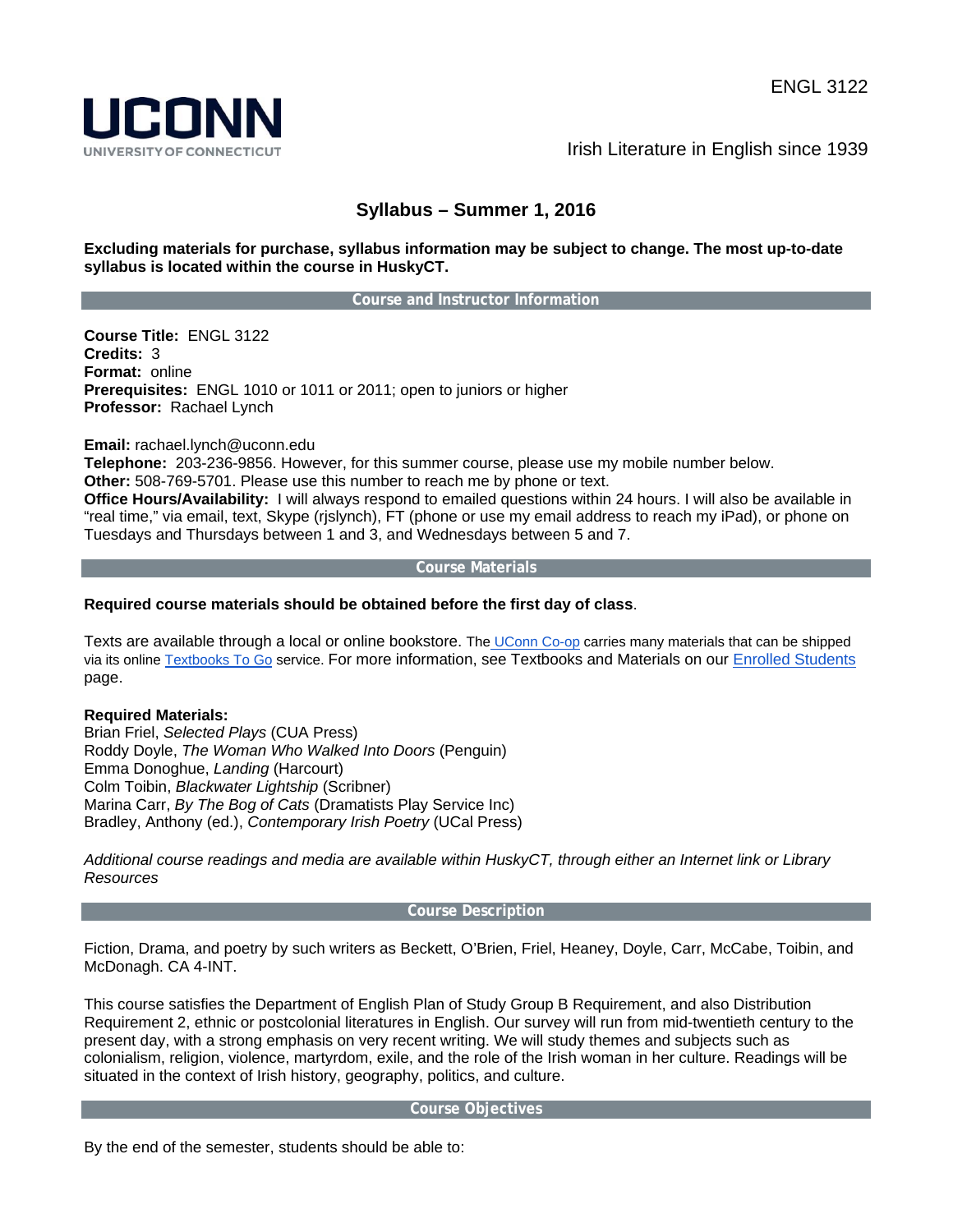- 1. Close read a representative selection of texts drawn from all genres of Irish literature written since 1939, in order to analyze them in their cultural and historical context.
- 2. Identify the major characteristics and changes in Irish men's, women's and family lives between 1939 and now as portrayed in these texts, analyzing and explaining your findings in historical context.
- 3. Compare and contrast the central themes and subjects important to writers from the North and the South of Ireland, identifying key regional differences and supporting your findings with multiple detailed and specific examples drawn from the texts.
- 4. Conduct in-depth analysis on a selected author or text of the period.
- 5. Compare, contrast, and evaluate two poems of the period as the subject of a presentation.

#### **Course Schedule**

**NOTE:** This schedule is subject to change. Any changes will be clearly communicated.

All due times are 11:59 PM ET, unless otherwise noted.

| <b>Week</b>                                                                                                  | <b>Dates</b>  | <b>Assignments</b>                                                                                       | <b>Initial Post Due</b><br><b>Date</b><br>(applies to<br>forums only) | <b>Response Posts,</b><br>Journal<br>Submissions,<br><b>Essays and</b><br>Quizzes<br><b>Due Date</b> |
|--------------------------------------------------------------------------------------------------------------|---------------|----------------------------------------------------------------------------------------------------------|-----------------------------------------------------------------------|------------------------------------------------------------------------------------------------------|
| Course<br>Orientation<br>(Overlaps with<br>Week 1)                                                           | $5/31 - 6/5$  | <b>Syllabus Quiz</b>                                                                                     |                                                                       | 6/5                                                                                                  |
|                                                                                                              |               | Forum: Participate in Introductory<br><b>Discussion</b>                                                  | 6/2                                                                   | 6/5                                                                                                  |
| $1 -$<br>Introductory<br>Material.<br>Brian Friel,<br>Patrick<br>Kavanagh.                                   | $5/31 - 6/5$  | Forum: Patrick Kavanagh                                                                                  | 6/2                                                                   | 6/5                                                                                                  |
|                                                                                                              |               | Journal: Brian Friel                                                                                     |                                                                       | 6/5                                                                                                  |
| $2 -$ Roddy<br>Doyle,<br><b>Seamus</b><br>Heaney, and<br>Poets from<br><b>Northern</b><br>Ireland.           | $6/6 - 6/12$  | Forum: Poets                                                                                             | 6/9                                                                   | 6/12                                                                                                 |
|                                                                                                              |               | Journal: Roddy Doyle                                                                                     |                                                                       | 6/12                                                                                                 |
|                                                                                                              |               | <b>Week Two Quiz</b>                                                                                     |                                                                       | 6/12                                                                                                 |
| $3 -$ Colm<br>Toibin, Irish<br><b>Women Poets</b>                                                            | $6/13 - 6/19$ | Forum: Colm Toibin                                                                                       | 6/16                                                                  | 6/19                                                                                                 |
|                                                                                                              |               | Journal: Poets                                                                                           |                                                                       | 6/19                                                                                                 |
|                                                                                                              |               | 6-page paper due                                                                                         |                                                                       | 6/19                                                                                                 |
| $4 - Emma$<br>Donoghue,<br>Poetry<br>Presentation                                                            | 6/20/6/26     | Forum: Poetry Presentation                                                                               | 6/23                                                                  | 6/26                                                                                                 |
|                                                                                                              |               | Journal: Emma Donoghue                                                                                   |                                                                       | 6/26                                                                                                 |
| $5 - Drama$ :<br><b>Brian Friel</b><br>and Marina<br>Carr. Final<br>Examination:<br>quiz and short<br>essays | $6/27 - 7/1$  | Forum: Friel and Carr.<br>Note earlier submission dates due<br>to short week<br><b>Final Examination</b> | 6/28                                                                  | 6/29                                                                                                 |
|                                                                                                              | 7/1           |                                                                                                          |                                                                       |                                                                                                      |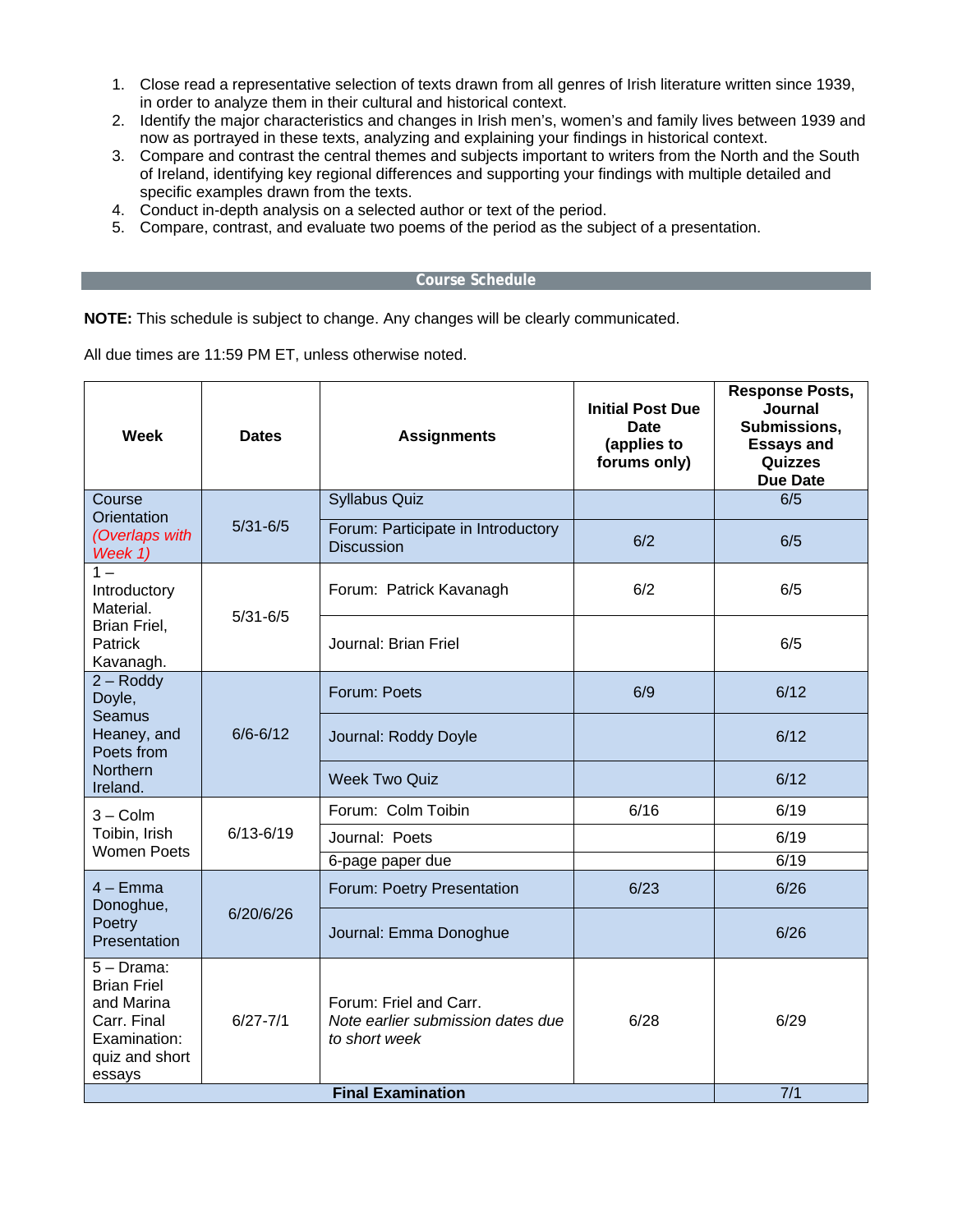#### **Course Requirements and Grading**

# **Summary of Course Grading:**

| <b>Course Components</b>   | Weight     |  |
|----------------------------|------------|--|
| Discussion Forum           | 15%        |  |
| Journal Responses          | 15%        |  |
| <b>Poetry Presentation</b> | 10%        |  |
| Week Two Quiz              | 10%        |  |
| Paper                      | <b>20%</b> |  |
| Final Exam                 | 30%        |  |
| TOTAL                      | 100%       |  |

# **Discussion Forum: 15%**

The weekly group discussions consist of multiple posts per person and require you to interact with your classmates about the week's readings.

#### **Journal Responses: 15%**

Weekly Journal responses are short, detailed essay-style compositions, and are private between instructor and student. They can be a little more informal than a paper.

#### **Poetry Presentation: 10%**

You will compare, contrast, and evaluate two poems of your choice. You will be able to choose the format you would like to prepare for your presentation (within reason) and will share it with the class for discussion.

# **Week Two Quiz: 10%**

Week Two Quiz is a test of your familiarity with and comprehension of your Weeks 1-2 readings.

#### **Paper: 20%**

6-page Paper: in-depth analysis of a selected author or text from Weeks 1-2.

# **Final Exam: 30%**

Final Exam: (quiz: 10%; 2 short "open book" essays 20%). It is a test of your familiarity with and comprehension of your Weeks 3-5 readings.

# **Grading Scale:**

Undergrad

| Grade  | <b>Letter Grade</b> | <b>GPA</b> |
|--------|---------------------|------------|
| 93-100 | A                   | 4.0        |
| 90-92  | А-                  | 3.7        |
| 87-89  | B+                  | 3.3        |
| 83-86  | B                   | 3.0        |
| 80-82  | в-                  | 2.7        |
| 77-79  | $C+$                | 2.3        |
| 73-76  | C                   | 2.0        |
| 70-72  | C-                  | 1.7        |
| 67-69  | D+                  | 1.3        |
| 63-66  | D                   | 1.0        |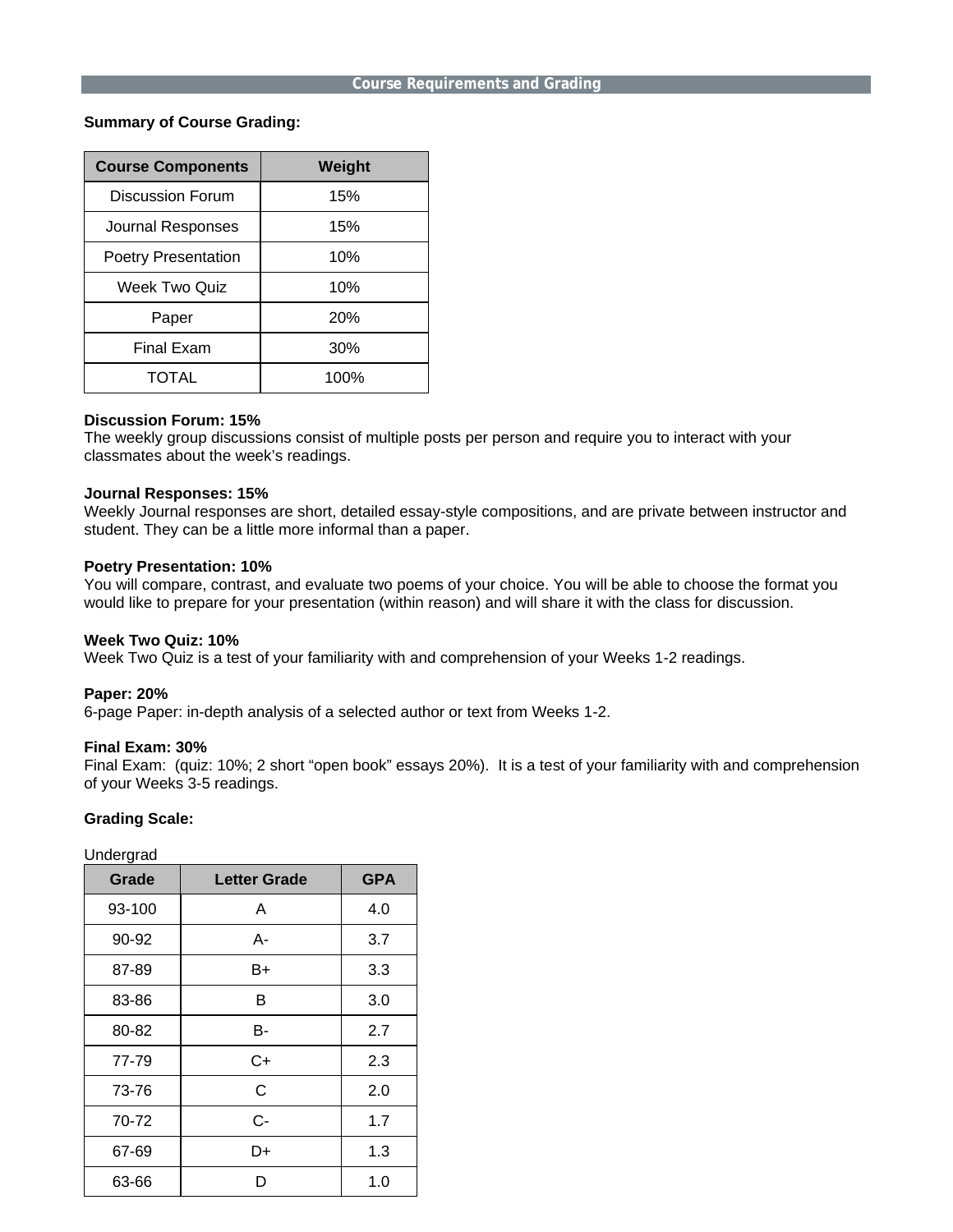| Grade | <b>Letter Grade</b> | <b>GPA</b> |
|-------|---------------------|------------|
| 60-62 | - 1                 | N 7        |
| -คก   |                     | ገ በ        |

# **Due Dates and Late Policy**

All course due dates are identified in the schedule and in the weekly journal and instructions. Deadlines are based on Eastern Standard Time; if you are in a different time zone, please adjust your submittal times accordingly. *The instructor reserves the right to change dates accordingly as the semester progresses. All changes will be communicated in an appropriate manner.*

Late Policy: I do expect work to appear on time. If you have a valid reason to request an extension, please do so IN ADVANCE of the due date. Unexcused essays or presentations will be downgraded half a letter grade per 24 hours late, or in the case of journal and discussion postings, late work will result in the loss of a point.

# **Feedback and Grades**

I will make every effort to provide feedback and grades in within three days of submission for quizzes, journals and discussion postings, and within a week for essays and presentations. To keep track of your performance in the course, refer to My Grades in HuskyCT.

#### **Student Responsibilities and Resources**

As a member of the University of Connecticut student community, you are held to certain standards and academic policies. In addition, there are numerous resources available to help you succeed in your academic work. Review these important standards, policies and resources, which include:

- The Student Code
	- o Academic Integrity
	- o Resources on Avoiding Cheating and Plagiarism
- Copyrighted Materials
- Netiquette and Communication
- Adding or Dropping a Course
- Academic Calendar
- Policy Against Discrimination, Harassment and Inappropriate Romantic Relationships
- Sexual Assault Reporting Policy

# **Students with Disabilities**

Students needing special accommodations should work with the University's Center for Students with Disabilities (CSD). You may contact CSD by calling (860) 486-2020 or by emailing csd@uconn.edu. If your request for accommodation is approved, CSD will send an accommodation letter directly to your instructor(s) so that special arrangements can be made. (Note: Student requests for accommodation must be filed each semester.)

Blackboard measures and evaluates accessibility using two sets of standards: the WCAG 2.0 standards issued by the World Wide Web Consortium (W3C) and Section 508 of the Rehabilitation Act issued in the United States federal government." (Retrieved March 24, 2013 from Blackboard's website)

# **Software Requirements**

The technical requirements for this course include:

- Word processing software such as **Microsoft Word** (available to all UConn students)
- Adobe Acrobat Reader
- Reliable internet access

Accessibility Statements for required software:

- Microsoft Accessibility Statement
- Adobe Reader Accessibility Statement